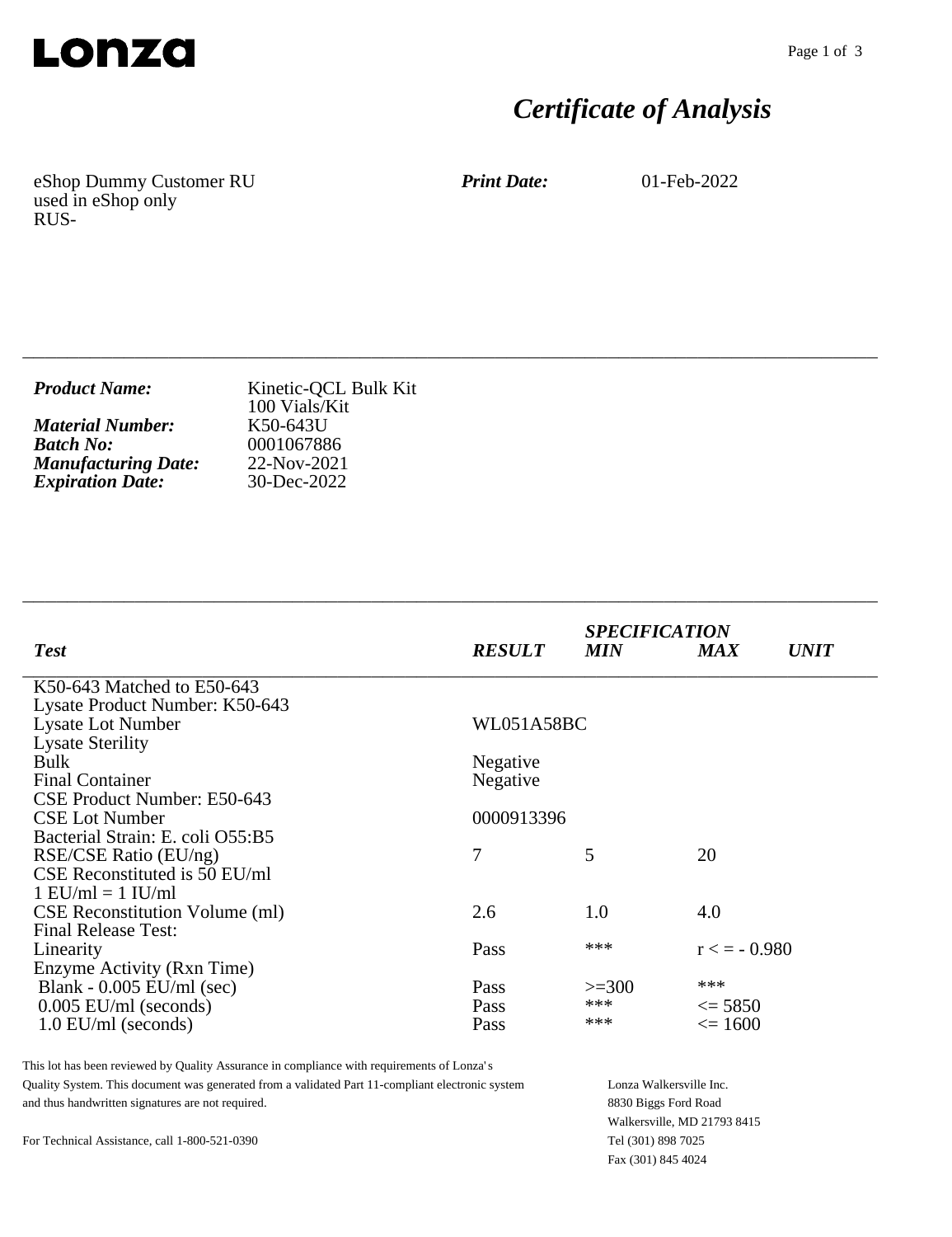

## *Certificate of Analysis*

eShop Dummy Customer RU used in eShop only RUS-

*Print Date:* 01-Feb-2022

| <b>Product Name:</b>       | Kinetic-QCL Bulk Kit<br>100 Vials/Kit |
|----------------------------|---------------------------------------|
| <b>Material Number:</b>    | K50-643U                              |
| <b>Batch No:</b>           | 0001067886                            |
| <b>Manufacturing Date:</b> | 22-Nov-2021                           |
| <b>Expiration Date:</b>    | $30 - Dec - 2022$                     |

\_\_\_\_\_\_\_\_\_\_\_\_\_\_\_\_\_\_\_\_\_\_\_\_\_\_\_\_\_\_\_\_\_\_\_\_\_\_\_\_\_\_\_\_\_\_\_\_\_\_\_\_\_\_\_\_\_\_\_\_\_\_\_\_\_\_\_\_\_\_\_\_\_\_\_\_

|                              |               | <b>SPECIFICATION</b> |              |             |
|------------------------------|---------------|----------------------|--------------|-------------|
| <b>Test</b>                  | <b>RESULT</b> | MIN                  | MAX          | $\bm{UNIT}$ |
| Coefficient of Variation (%) | Pass          | ***                  | $\leq$ = 10% |             |

\_\_\_\_\_\_\_\_\_\_\_\_\_\_\_\_\_\_\_\_\_\_\_\_\_\_\_\_\_\_\_\_\_\_\_\_\_\_\_\_\_\_\_\_\_\_\_\_\_\_\_\_\_\_\_\_\_\_\_\_\_\_\_\_\_\_\_\_\_\_\_\_\_\_\_\_

#### **Additional Information:**

The FDA has stated that the use of a Certificate of Analysis exempts a firm from having to perform the RSE/CSE comparison in their own laboratories. However, firms should understand exactly how the LAL manufacturer performs the test. The procedure detailed below represents the test method currently used at Lonza. Duplicate samples from independent endotoxin dilution series are prepared from four (4) separate vials of test CSE. These samples are tested against an endotoxin standard curve prepared from the RSE with the specified lot of LAL reagent. The predicted potency, adjusted for dilution, for each CSE dilution falling within the limits of the RSE standard curve is determined. The overall average potency of all such CSE dilutions is used to determine the reconstitution volume to yield an endotoxin solution containing 50 EU/ml.

The Blank - 0.005 EU/ml result is an average of the vials tested.

This lot has been reviewed by Quality Assurance in compliance with requirements of Lonza's Quality System. This document was generated from a validated Part 11-compliant electronic system and thus handwritten signatures are not required.

Lonza Walkersville Inc. 8830 Biggs Ford Road Walkersville, MD 21793 8415 Tel (301) 898 7025 Fax (301) 845 4024

For Technical Assistance, call 1-800-521-0390